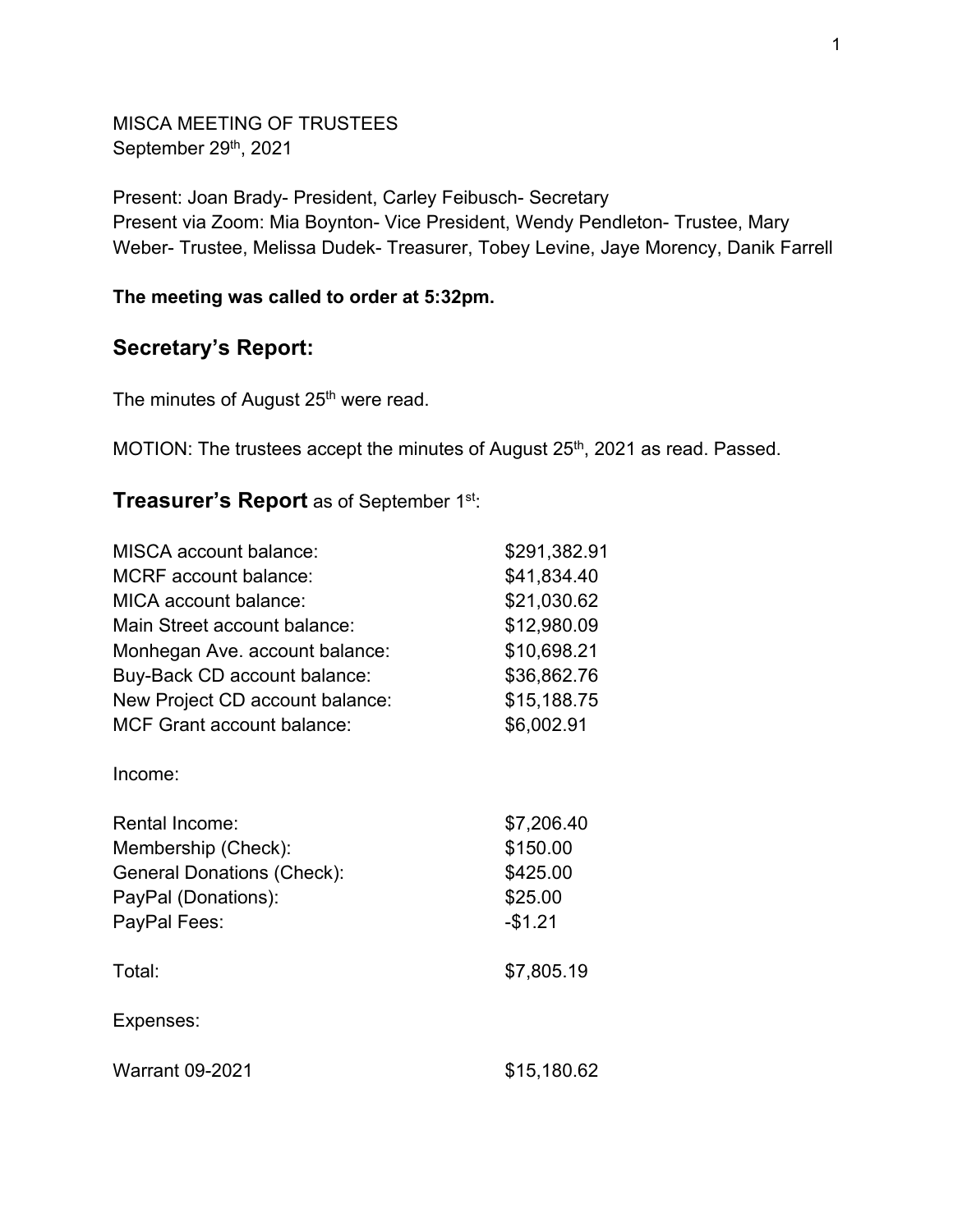| <b>Net MISCA account balance:</b>          | \$293,257.82 |
|--------------------------------------------|--------------|
| <b>Net MCRF account balance:</b>           | \$37,934.40  |
| <b>Net MICA account balance:</b>           | \$21,335.47  |
| <b>Net Main Street account balance:</b>    | \$9,061.99   |
| <b>Net Monhegan Ave account balance:</b>   | \$9,961.12   |
| <b>Net Buy-Back CD account balance:</b>    | \$37,362.76  |
| <b>Net New Project CD account balance:</b> | \$15,188.75  |
| <b>Net MCF Grant account balance:</b>      | \$6,002.91   |

# **Old Business:**

## Meadow Lots:

The meeting with Chris about the driveway location was postponed and the survey has not been done yet.

Mary suggested the board might reconsider when to open applications to allow ample planning time for building. Joan will send an email to discuss fine tuning the selection procedure.

## Store:

The loading dock and cardboard storage is complete. The board authorized via email paying Chris Rollins (contractor) ahead of the meeting due to a family emergency. Mia will ask Ben about the status of the electrician.

## MICA Building:

The Post Office has a new toilet seat.

Marian has a plumber contact that might be useful for the laundry project, Joan will reach out.

The Looks: No update.

## Fundraising:

The new cookbook submission deadline is September 2022 with an anticipated launch date of May 2023.

## New Accountant:

Melissa created a spreadsheet of mortgage payments for Snug Harbor and will share it with them. This should be sufficient for record keeping for the new accountant.